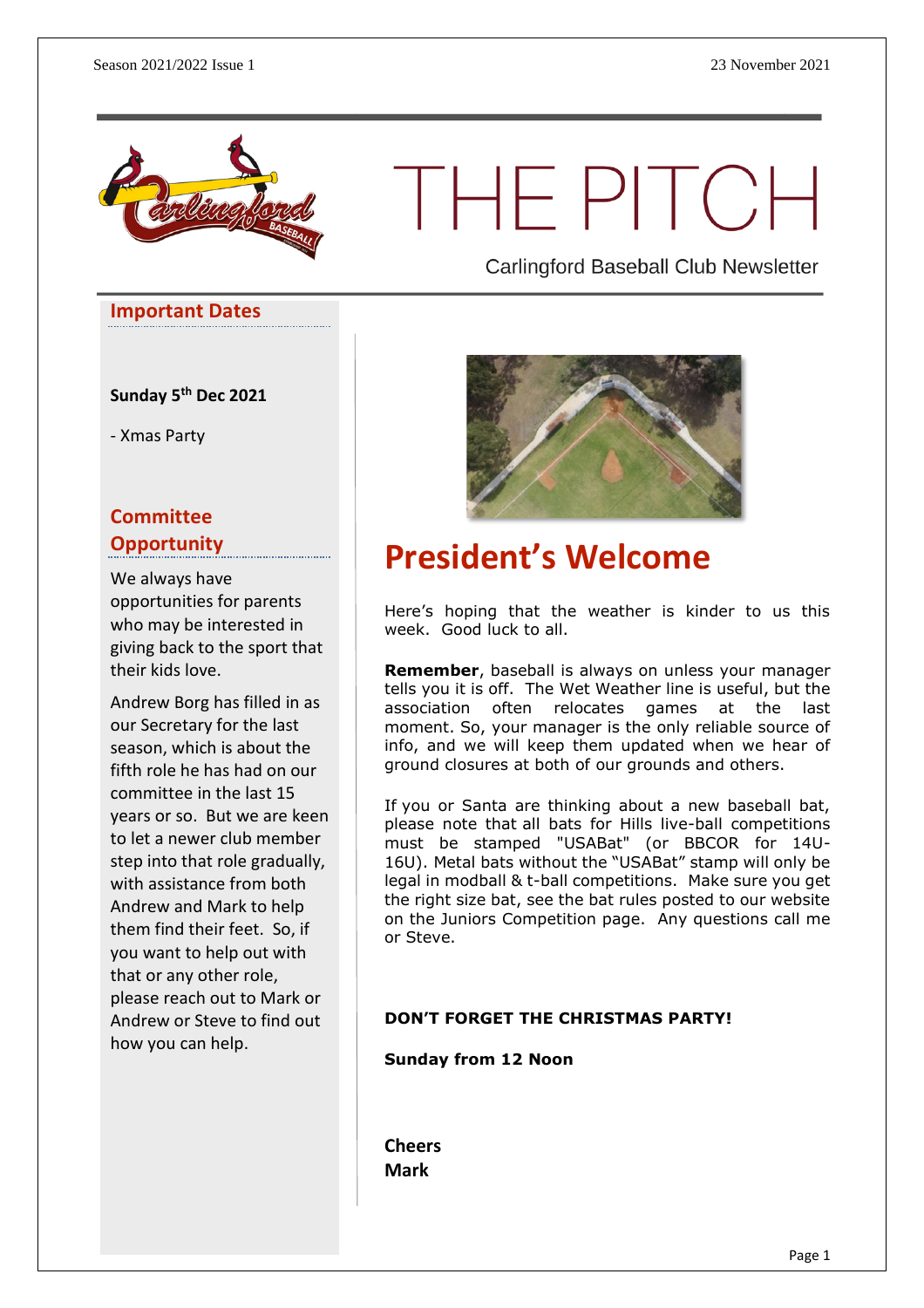#### **CANTEEN DUTY**

This week's teams are: **7.45am – 10.15am: 12/3 10.00am – 12.15pm**: **16/3**

**Two people are required from each team, 1 for BBQ and 1 for Canteen**

## **Results**

**Good luck this week!**

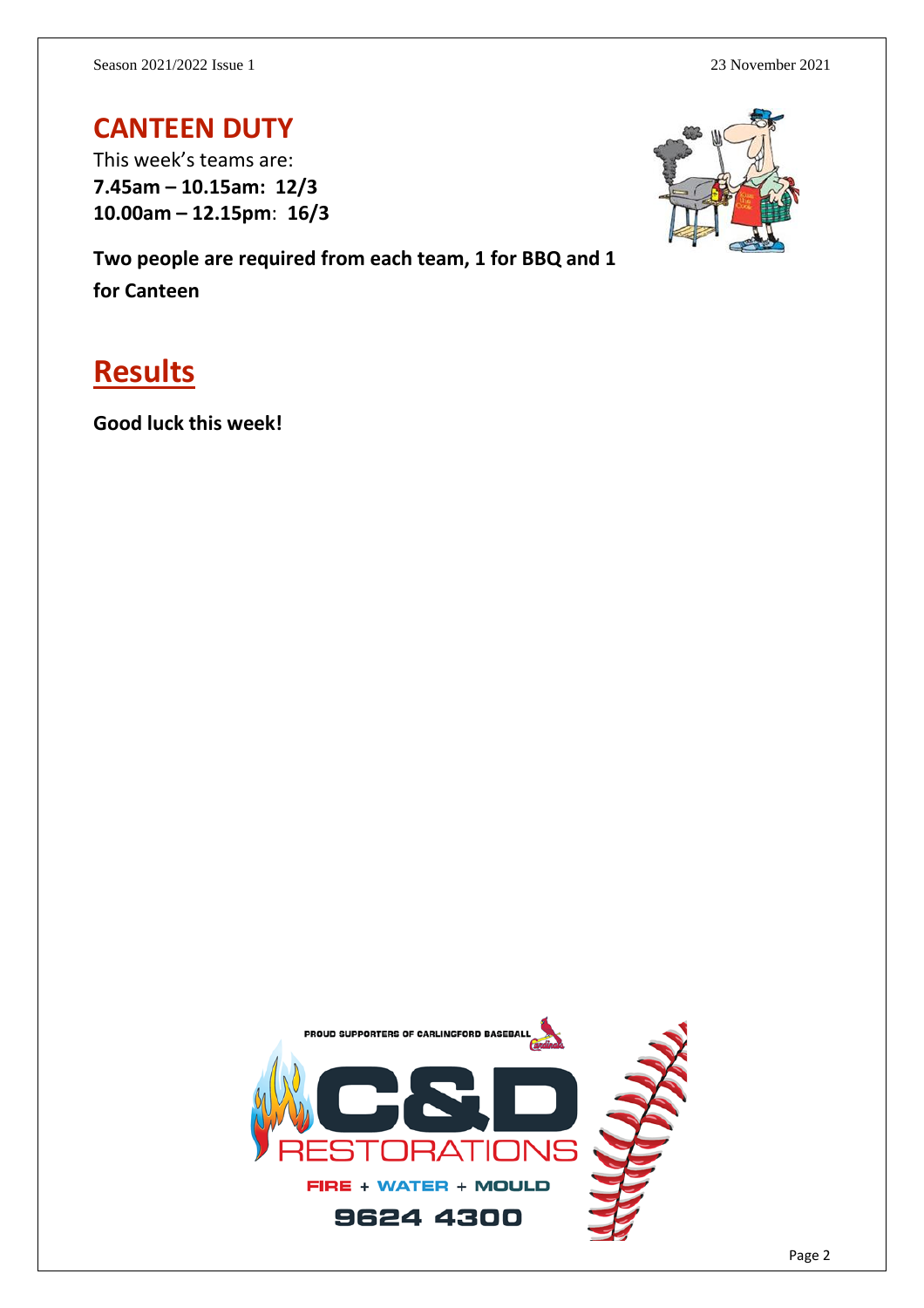# **WHO IS PLAYING THIS WEEK- Sat 27/11/2021**

## **Juniors**

| 16U/1        | Baulko/Carlo Div 1 JV vs<br><b>CH Crusaders</b> | Knights                | <b>Friday Night</b><br>7.15pm |
|--------------|-------------------------------------------------|------------------------|-------------------------------|
| 16U/3        | Carlingford vs Oakville                         | Murray Farm 1          | 10.30am                       |
| 14U/1        | Baulko/Carlo Div 1 JV vs<br><b>Blacktown</b>    | Laybutt 2              | 8.30am                        |
| 14U/3        | Baulko/Carlo vs<br><b>Rouse Hill</b>            | <b>Caddies Creek 1</b> | 10.30am                       |
| <b>12U/1</b> | Carlingford vs<br><b>Quakers Hill</b>           | Corbin 3               | 8.30am                        |
| <b>12U/3</b> | Carlingford vs<br><b>Baulkham Hills</b>         | Murray Farm 2          | 8.30am                        |
| 10/11U       | Carlingford vs<br><b>Baulkham Hills</b>         | Northmead 4            | 10.30am                       |
| 9U           | Carlingford vs<br><b>Balkham Hills</b>          | Northmead 6            | 8.30am                        |
| 8U           | Carlingford vs<br>Kings Langley                 | Ash Brown 4            | 10.30am                       |
| 7U           | Carlingford vs<br><b>CH Pages</b>               | Castle Glen 5          | 10.30am                       |

# **Seniors**

| GI             | Carlingford vs<br>Kings Langley                      | Ash Brown   | 3.45pm             |
|----------------|------------------------------------------------------|-------------|--------------------|
| G <sub>2</sub> | Carlingford vs<br><b>QH Seawolves</b>                | Corbin      | 3.45pm             |
| G <sub>3</sub> | Carlingford Redsox vs<br>Holroyd                     | Murray Farm | 1.30 <sub>pm</sub> |
|                | <b>Carlingford Coils vs</b><br><b>QH Blackbeards</b> | Corbin      | 1.30 <sub>pm</sub> |
|                | Carlingford Black vs<br><b>Winston Hills</b>         | Murray Farm | 3.45pm             |



www.centricityfinance.com.au | 0413 139 611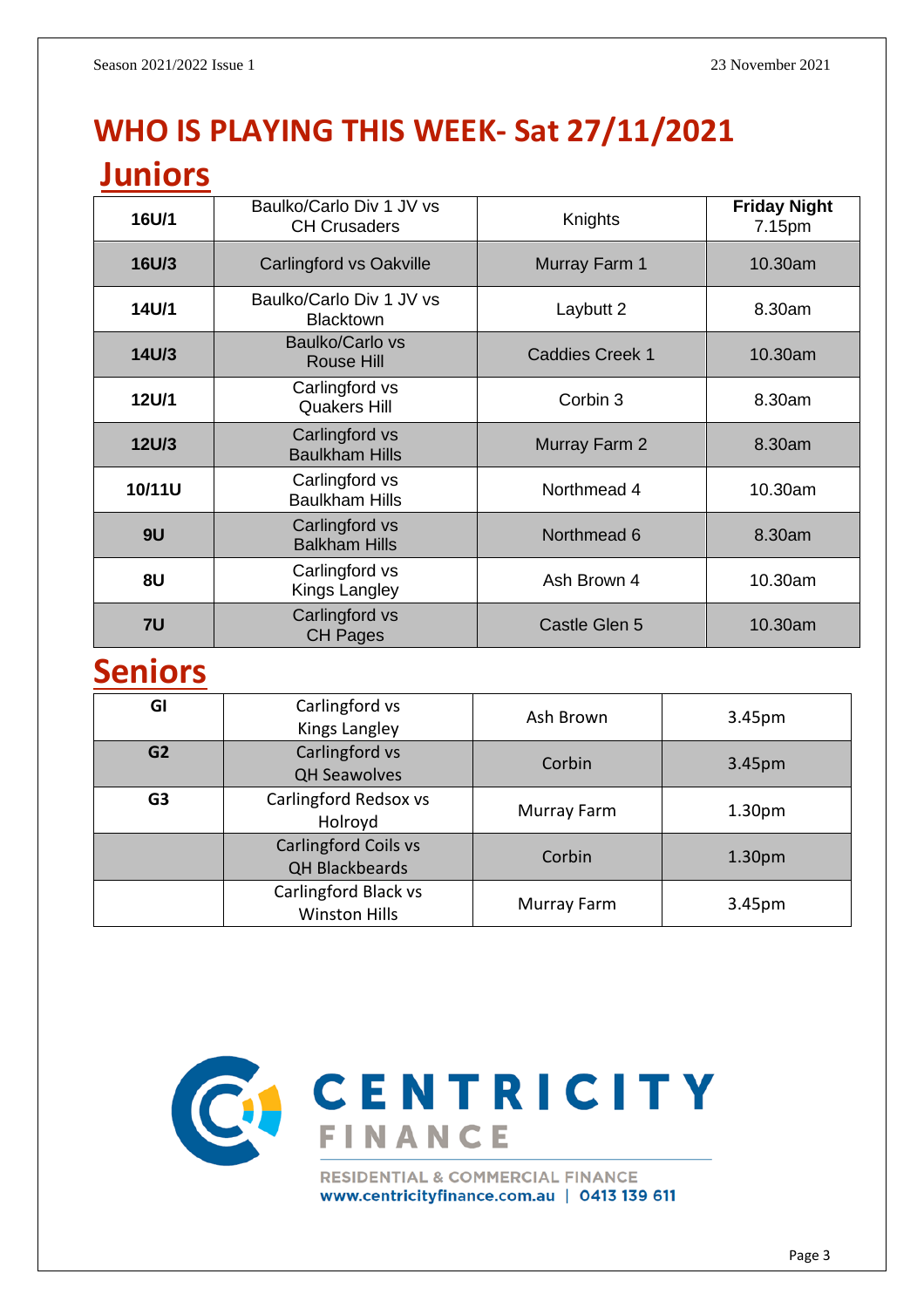Season 2021/2022 Issue 1 23 November 2021



Come along and bring the family to the

Carlingford Baseball Annual

Christmas Party





# We will have the BBQ fired up for a Sausage Sizzle and

soft drinks will be on hand for the kids.

| When:                   | <b>Murray Farm Reserve</b>                       |
|-------------------------|--------------------------------------------------|
| When:                   | Sunday, $5^{\text{th}}$ December                 |
| Time:                   | 12 Noon to                                       |
| What to bring:          | Sun shade, munchies and adult drinks             |
| What will be happening: | Games, Activities, prizes, and a visit by a very |
|                         | special person                                   |

Our Club's Covid safe protocols will be in place on the day

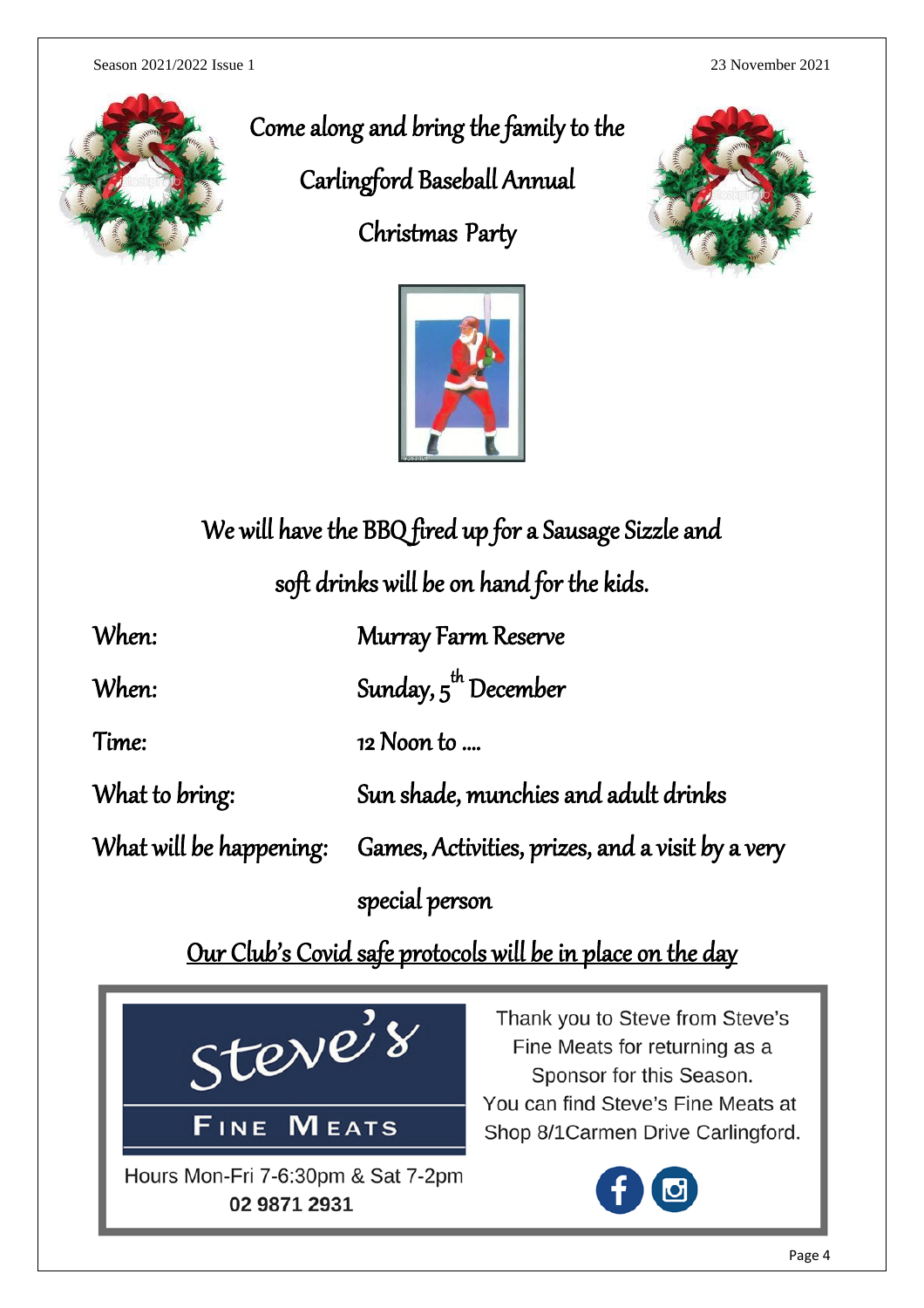# **Uniform & Merchandise prices**

**Velcro Club Cap** - \$20

**Premium Flexifit Club Cap** - \$25

**Club Socks** - \$12

**Junior Playing Shirts** *(Included as part of registration process)*

**Seniors Sublimated Playing Shirts** - \$50

**Key Rings** - \$12

**Drink Coolers** - \$8 each or two for \$12 **Training T-Shirts (Kids)** - \$15 sizes 8-14 **Training T-Shirts (Senior)** - \$20 sizes S-5XL **Supporters Shirt** - \$30

**Club Hoodie** - \$65

**Club Supporters Jacket** - \$70

**Junior Uniform Combo Packs** *(suited for ages up to 12)* -\$50

(Uniform Manager to submit orders – these packs are NOT available in store)

- $\triangleright$  Pants (white, grey or black)
- $\triangleright$  Socks (black, red)
- $\triangleright$  Belt (to match socks)
- ➢ Pant Product basics:
	- Youth Baseball Pant
	- 100% Double Knit 12 Oz. Polyester
	- Double Knee Construction
- Five Pro-Style Belt Loops
- Zipper Fly, Town Snap Closure

- Two Double Welted Set-In Back Pockets

- 2 ½" Elastic Waistband

- Youth Inseams: XS (18"), S (20"), M (22"), L (23")

- Available in sizes  $XS(4)$ ,  $S(6)$ ,  $M(8)$ , L (10), XL (12)

These items are generally available at the Murray Farm Canteen on Saturday mornings during the summer season. Otherwise, simply email our Treasurer at [treasurer@carlingfordbaseball.com.au](mailto:treasurer@carlingfordbaseball.com.au) advising which item you would like to purchase. You will receive an email with a link to pay the invoice shortly thereafter.

Uniform pick-ups can be arranged with our uniform officer at [uniforms@carlingfordbaseball.com.au](mailto:uniforms@carlingfordbaseball.com.au)